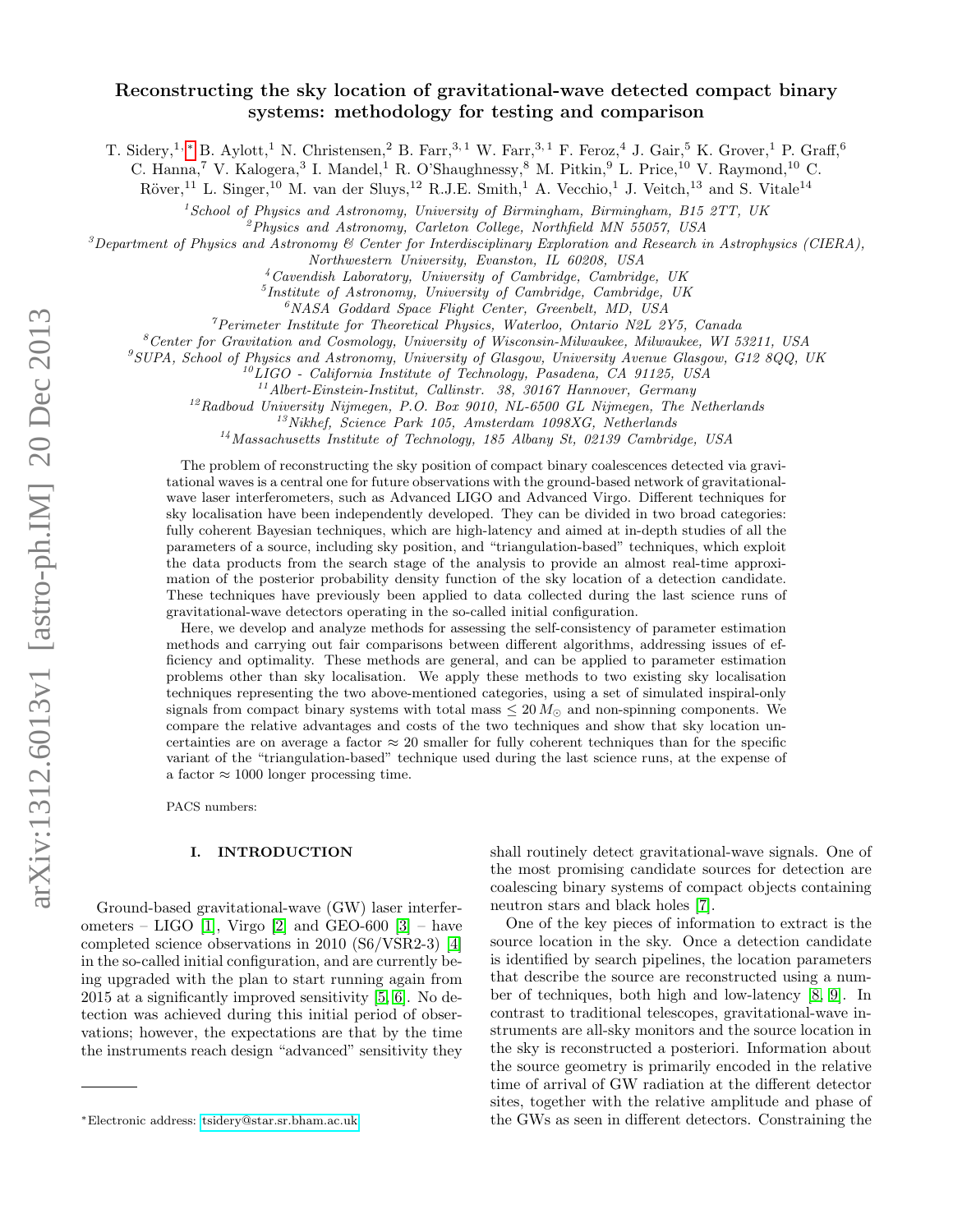source location on the sky will be an important element of the analysis, because it allows for follow-ups of the relevant portion of the sky with electro-magnetic instruments, possibly over a wide spectral range, and could offer information about the environment of a GW-detected binary [\[10–](#page-9-9)[12\]](#page-9-10). The electro-magnetic signatures associated to the merger of the compact objects are expected to be transient, so the timescale over which sky location information becomes available from the gravitational-wave ground-based network is also important.

For this reason the problem of reconstructing the sky position of GW sources with the network of ground-based laser interferometers is an area of active work in preparation for advanced instruments [\[13–](#page-9-11)[18\]](#page-10-0). By the end of observations with instruments in initial configuration, two main implementations had been used to determine the sky localization uncertainty region of a coalescing binary candidate [\[8,](#page-9-7) [9\]](#page-9-8):

- LALInference [\[19\]](#page-10-1), a library of fully coherent Bayesian analysis algorithms, computes the posterior Probability Density Function (PDF) on the sky location and other parameters, on the timescale of hours to several weeks, depending on the specific signal. Using two classes of stochastic sampling techniques, Markov-Chain Monte Carlo [\[20–](#page-10-2)[22\]](#page-10-3) and Nested Sampling [\[23](#page-10-4)[–25\]](#page-10-5), LALInference coherently analyses the data from all the interferometers in the network and generates the multi-dimensional PDF on the full set of parameters needed to describe a binary system, before marginalising over all parameters other than the sky location (a binary in circular orbit is described by 9 to 15 parameters, depending on whether spins of the binary components are included in the model).
- A much faster low-latency technique, that we will call Timing++ [\[8\]](#page-9-7), uses data products from the search stage of the analysis, and can construct sky maps on (sub-)minute time scales by using primarily time-delay information between different detector sites. In particular, the masses, time and phase of arrival, and the amplitude of the signal are searched for in each detector separately and the masses and time of arrival are checked for consistency [\[26\]](#page-10-6). The time of arrival and amplitude of the signal in each detector are the intermediate data products used by Timing++ to construct the PDF of the sky location.

These two approaches were initially designed to serve different purposes: a thorough parameter reconstruction and a low-latency sky-localisation technique, trading off accuracy for computational speed.

The goal of this paper is two-fold. Several parameter estimation approaches have been, and continue to be, developed in preparation of the advanced instruments coming on line in 2015. Algorithms may be tuned in specific ways to serve different purposes. The first goal of this paper is to provide fair and rigorous methods to compare different approaches, in order to inform future developments. One of the most actively investigated parameter estimation aspects is sky localisation reconstruction. It is therefore natural to apply these comparison methods to the algorithms used up to now, to check the consistency of the results, quantify relative benefits and identify the areas that need the most attention in the future. The second goal of this paper is to provide the first rigorous comparison of the two sky localisation techniques described above. We examine the sky location PDFs for a large number of simulated signals from coalescing compact binaries with total masses up to  $20M_{\odot}$  in simulated stationary, Gaussian noise. Although our signal distribution is not astrophysically motivated, it allows us to statistically examine the self-consistency of both techniques by testing whether the claimed uncertainty regions match the actual probability that the source is found at those sky locations. Furthermore, by comparing the uncertainties in sky location across the code outputs we gain an understanding of the systematic behaviour of each technique. Many of these comparison methods have now become the routine test-bed in the development effort for gravitational-wave data analysis and may have applicability in other areas of astronomy.

The paper is organised as follows. In Section 2 we describe two techniques used to determine the sky location of a candidate coalescing compact binary. In Section 3, we evaluate the correctness of the two techniques using a simulated population of binaries over a wide range of the parameter space, compare their sky localisation capabilities and latency time scales. Section 4 contains our conclusions and pointers to future work.

## II. LOCATION RECONSTRUCTION METHODS

Gravitational-wave interferometers are, by design, sensitive to sources across much of the sky. Because of this, position reconstruction estimates rely largely on time delays between sites in a multiple detector network, i.e., triangulation. Using only time-delay information, there is generally a degeneracy in the position reconstructed. For a two-detector network, this degeneracy is a conical surface of constant time delay around the line connecting the two detectors, whose projection onto the sky plane yields a ring. For a three-detector network this degeneracy is broken into two regions symmetric about the plane defined by the detectors: the intersections of two rings on the sky. A four (or more) detector network will generally identify a single region in the sky. However, time-delays are not the only source of sky location information. Though the observed amplitude of gravitational waves depends only weakly on the source location, it typically helps to break these degeneracies in two and three detector networks; further information is contained in the relative phasing between detectors [\[18\]](#page-10-0). In this section we outline the two methods considered so far for position reconstruction.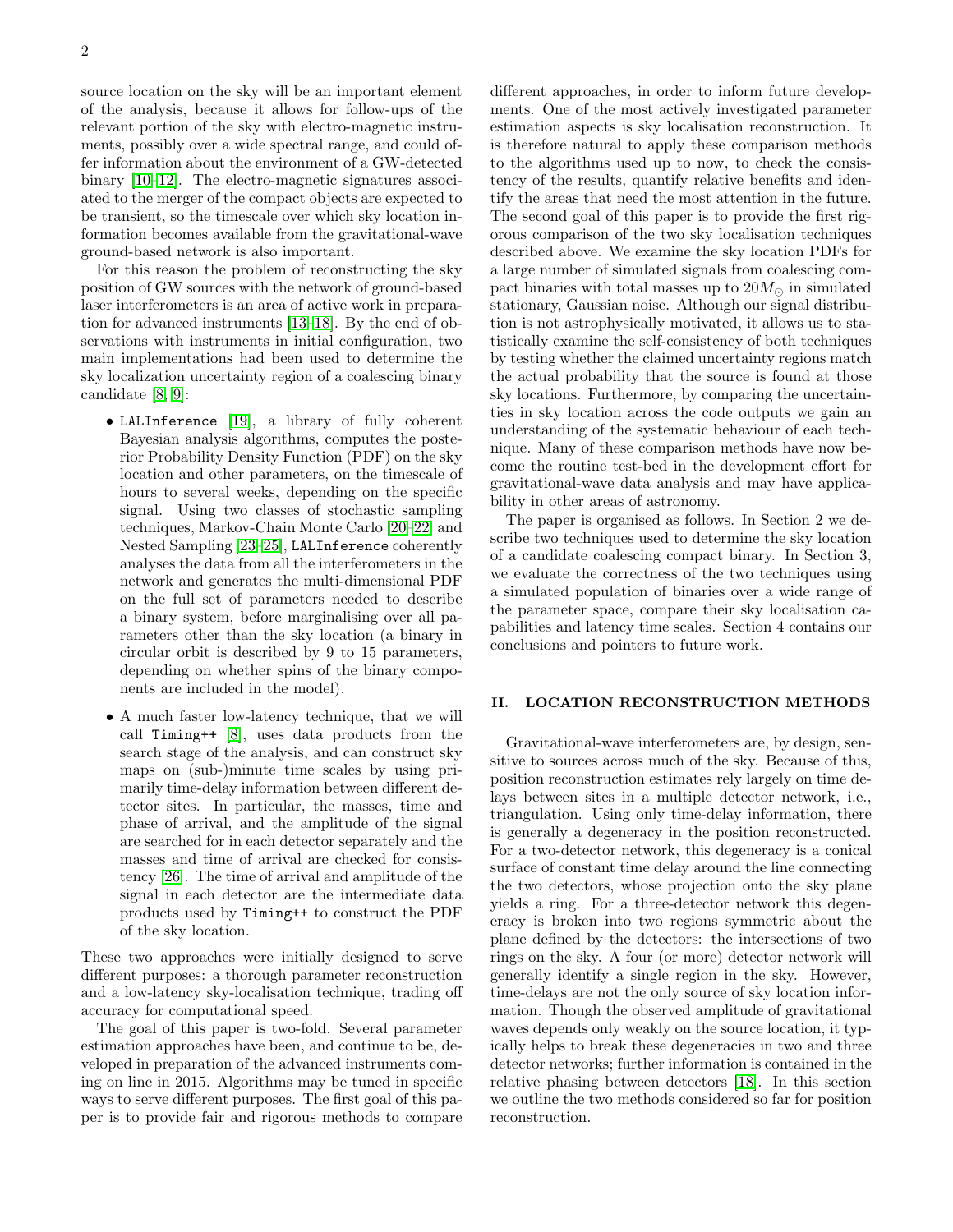3

We can formalise the problem we want to address as follows. The data

$$
d_j(t) = n_j(t) + h_j(t; \vec{\theta}), \qquad (1)
$$

from each gravitational-wave interferometer in the network  $j = 1, ..., N$ , where N is the number of instruments, is a sum of the noise  $n_j(t)$  and any signal  $h_j(t; \vec{\theta})$ , where  $\vec{\theta}$  is a vector that describes the set of unknown parameters that characterize the GW source. For this study we consider coalescing binaries of compact objects with approximately circular orbits and negligible spins;  $\vec{\theta}$  is a nine-dimensional parameter vector: two mass parameters (the two component masses  $m_{1,2}$ , or an alternative combination of these, e.g., the symmetric mass ratio  $\eta = m_1 m_2/(m_1 + m_2)^2$  and the chirp mass  $\mathcal{M} = \eta^{3/5} (m_1 + m_2)$ , the distance to the source D, the source location in the sky (described by two angles that identify the unit vector  $\vec{\Omega}$  – e.g., right ascension  $\alpha$  and declination  $\delta$ ), the orientation of the binary (polarization  $\psi$  and inclination of the orbital plane  $\iota$ ), and the reference phase  $\phi_0$  and time  $t_0$ . To simplify notation, we define

$$
\vec{\theta} = \{\vec{\Omega}, \vec{\beta}\},\tag{2}
$$

where  $\vec{\beta}$  is the parameter vector that *does not* contain the sky location parameters, right ascension and declination. Regardless of the specific technique that one decides to adopt, the goal is to evaluate  $p(\vec{\Omega}|d)$ , the marginalised joint posterior density function of the sky location parameters given the observations.

A straightforward application of Bayes' theorem allows us to calculate the posterior probability density for a model with parameters  $\vec{\theta}$  given the data, d, using

<span id="page-2-0"></span>
$$
p(\vec{\theta}|d) = \frac{p(d|\vec{\theta})p(\vec{\theta})}{p(d)}.
$$
 (3)

The prior probability density,  $p(\vec{\theta})$ , encapsulates all our a priori information about the expected distribution of sources in distance, masses or other parameters in the model. The likelihood  $p(d|\vec{\theta})$  is the probability of generating the data set d given an assumed signal with parameters  $\vec{\theta}$ . The evidence  $p(d)$  is used to normalise the integral of the posterior over the entire parameter space to unity.

### A. LALInference

The evaluation of  $p(\vec{\theta}|d)$  is notoriously difficult in highdimensional problems with complex likelihood functions, as is the case for coalescing compact binaries in a network of laser interferometers. We have developed a set of sampling algorithms within the LSC Algorithms Library (LAL) [\[27\]](#page-10-7) , collected under LALInference [\[19\]](#page-10-1), specifically for the analysis of gravitationalwave data, and for what is relevant here, coalescingbinary signal models. The library contains two main stochastic parameter-space exploration techniques: Markov-Chain Monte-Carlo (lalinference mcmc [\[22\]](#page-10-3)), and nested sampling (lalinference nest [\[24\]](#page-10-8) and lalinference bambi [\[28\]](#page-10-9)). Different algorithms are included to validate results during the development stage and to explore a range of schemes to optimise the run time. These techniques have been used to analyse a set of hardware and software injections as well as detection candidates during the last LIGO/Virgo science runs [\[9\]](#page-9-8); a technical description of the algorithms will be reported elsewhere [\[19\]](#page-10-1).

The output of a LALInference run is a list of "samples", values of  $\vec{\theta}$  drawn from the the joint posterior probability density function. The density of samples in a region of parameter space is proportional to the value of the PDF. For the specific sky localisation problem we are considering here, the marginalised posterior probability density function on the sky location is simply:

<span id="page-2-1"></span>
$$
p(\vec{\Omega}|d) = \int p(\vec{\Omega}, \vec{\beta}|d)d\vec{\beta}, \qquad (4)
$$

where  $p(\vec{\Omega}, \vec{\beta}|d) \equiv p(\vec{\theta}|d)$  is derived using Eq. [\(3\)](#page-2-0). If we could extract an infinite number of samples then we would be able to map out the PDF perfectly; however, these are computationally intensive algorithms, see Section [III D](#page-7-0) for more details, and we typically have ∼1000 independent samples. The finite number of samples can introduce both stochastic and systematic bias, and so we have implemented a 2-step kD-tree binning process to estimate the PDF that removes the systematic issues [\[29\]](#page-10-10).

The fully coherent Bayesian analysis takes into account the search stage of the analysis only to set the prior range for the arrival time of a gravitational wave around the observed detection candidate. However, the matchedfiltering stage of a search already offers processed information that can be used to generate approximate posterior density functions  $p(\vec{\Omega}|d)$ . This is the approach taken in Timing++.

### B. Timing++

Timing++ [\[8\]](#page-9-7) takes the parameters of the waveform that best fit the data in each detector, as found by the initial search [\[26\]](#page-10-6), and assumes that the posterior of interest is only a function of the arrival times in each detector,  $t^{(i)}$ , and the amplitude of the signal in each detector,  $A^{(i)}$ . That is, we write

$$
p(\vec{\Omega}|d) \approx p\left(\vec{\Omega}\Big|t^{(i)}, A^{(i)}\right),\tag{5}
$$

where  $\vec{\Omega}$  is the location on the sky. We further assume the information in the arrival times and amplitudes can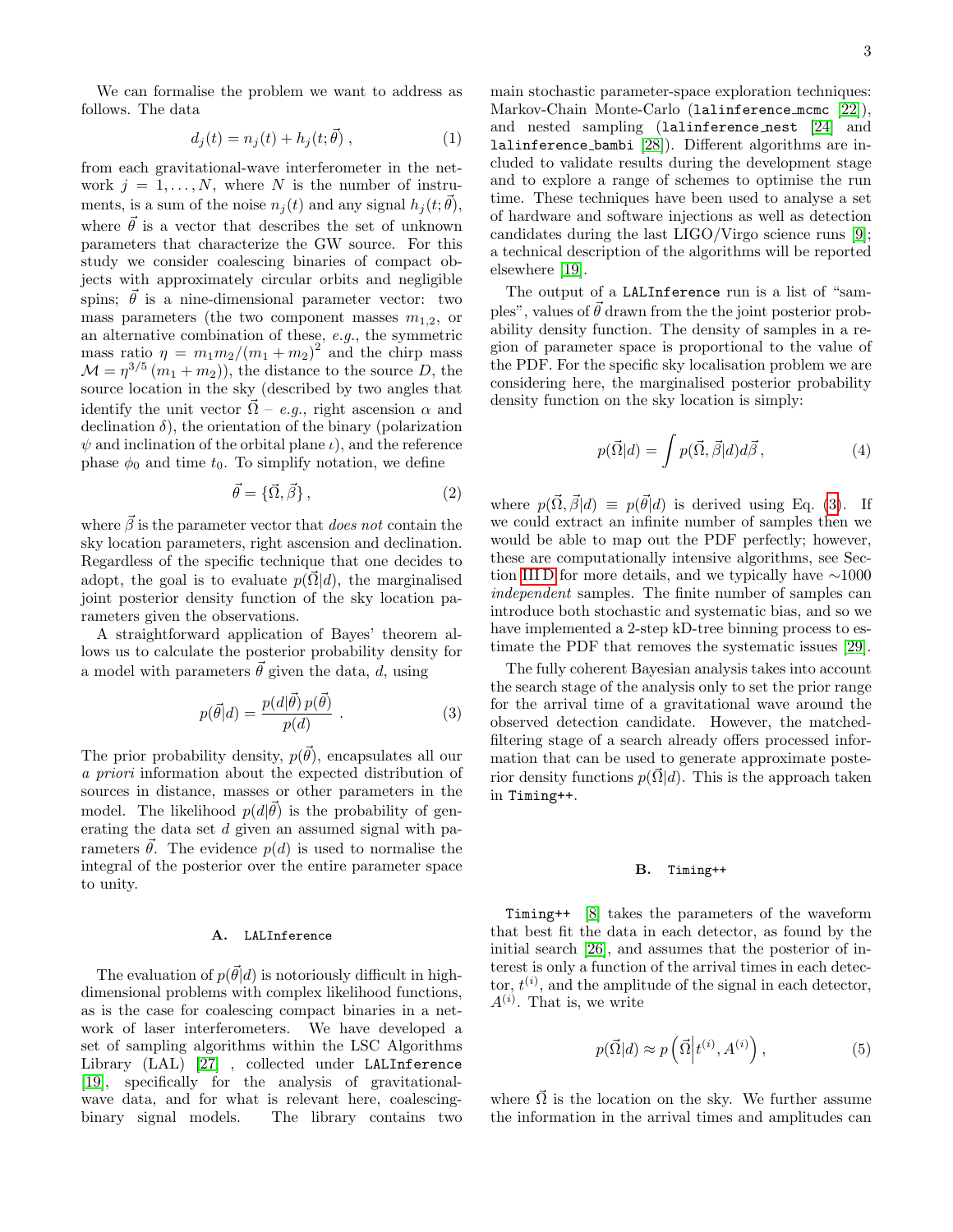each be replaced by a single quantity so that

$$
p(\vec{\Omega}|d) \approx p\left(\vec{\Omega}\Big|t^{(i)}, A^{(i)}\right)
$$

$$
\propto f(\Delta t_{\rm rss,sc}(\vec{\Omega}), \Delta A_{\rm rss}(\vec{\Omega}))
$$

$$
\equiv f(\Delta t_{\rm rss,sc}, \Delta A_{\rm rss}), \tag{6}
$$

where  $f(\Delta t_{\rm rss,sc}, \Delta A_{\rm rss})$  is an empirically derived distribution function and  $\Delta t_{\rm rss,sc}$  and  $\Delta A_{\rm rss}$  are described in the following. For a source at position  $\vec{\Omega}$ , the arrival time at detector i allows us to predict the arrival time at any other fiducial point, which, for the sake of simplicity, we choose to be the geocenter. In the absence of noise, the predicted geocentric arrival times, computed separately from each detector's measured arrival time, should coincide. The summed squared differences of the predicted arrival times at the geocenter between detector pairs give us a measure of how far we expect to be from the true location:

<span id="page-3-1"></span>
$$
\Delta t_{\rm rss} = \sqrt{\sum_{i > j} \left( \left( t_{\rm ref}^{(i)} - t_{\rm geo}^{(i)}(\vec{\Omega}) \right) - \left( t_{\rm ref}^{(j)} - t_{\rm geo}^{(j)}(\vec{\Omega}) \right) \right)^2},\tag{7}
$$

where  $t_{\text{geo}}^{(i)}(\vec{\Omega})$  is the difference between the arrival time of a signal from  $\vec{\Omega}$  at detector (*i*) and at the geocenter, and  $t_{\text{ref}}^{(i)}$  is the time the signal crosses a *reference fre*quency in the band of detector  $i$ . This vanishes in the idealised case of no noise for the true location. By appropriately choosing the reference frequency we minimise the correlation between the determined mass and phase in the waveform, and the recovered time of arrival [\[30\]](#page-10-11). This is important since the parameters of the waveform are determined separately in each detector. Moreover, we expect that these errors in timing will scale inversely with the signal-to-noise ratio (SNR) of the system in the high-SNR regime:

$$
\Delta t_{\rm rss} = \Delta t_{\rm rss, sc} \frac{10}{\rho},\tag{8}
$$

where  $\rho = \sqrt{\sum_i \rho_i^2}$  is the *combined SNR*,  $\rho_i$  is the SNR measured in detector  $i$ , and the factor of 10 is chosen as a fiducial SNR. We use the SNR-corrected  $\Delta t_{\rm rss,sc}$  in place of  $\Delta t_{\rm rss}$  to remove this dependence on SNR.

Incorporating the amplitude of the signal is more complicated. The SNR is a function not only of sky location but also of luminosity distance, inclination and polarization of the signal. Because this method is designed for low-latency sky localisation, a somewhat ad hoc measure of amplitude consistency between detectors is used. The starting point is the fact that

$$
\rho_i \propto \frac{1}{D_{\text{eff}}^{(i)}},\tag{9}
$$

where  $D_{\text{eff}}$  is an effective distance, defined by

<span id="page-3-0"></span>
$$
D_{\text{eff}} = D \left[ F_+^2 \left( \frac{1 + \cos^2 \iota}{2} \right)^2 + F_\times^2 \cos^2 \iota \right]^{-1/2}, \quad (10)
$$

and  $F_{+,\times} = F_{+,\times}(\overline{\Omega}, \psi)$  are the antenna beam pattern functions, see equations B9 and B10 of Ref. [\[31\]](#page-10-12). While the matched filter detection pipeline produces an estimate of  $D_{\text{eff}}$  separately in each detector, it is not invertible to obtain any of the quantities in Eq. [\(10\)](#page-3-0) directly. With that in mind, we define

$$
A^{2} \equiv \frac{1}{F_{+}^{2}(\vec{\Omega}, \psi = 0) + F_{\times}^{2}(\vec{\Omega}, \psi = 0)},
$$
 (11)

and use

<span id="page-3-2"></span>
$$
\Delta A_{\rm rss} = \sqrt{\sum_{i>j} \left( \frac{D_{\rm eff}^{(i)2} - D_{\rm eff}^{(j)2}}{D_{\rm eff}^{(i)2} + D_{\rm eff}^{(j)2}} - \frac{A^{(i)2} - A^{(j)2}}{A^{(i)2} + A^{(j)2}} \right)^2},\tag{12}
$$

as a measure of the consistency of the calculated and observed difference in response functions between each detector pair. In contrast to Eq. [\(7\)](#page-3-1), this quantity is typically not zero in the absence of noise as  $A^2 = D_{\text{eff}}/D$ only when inclination and polarisation are both 0. However, the use of amplitude reconstruction in this manner has been determined empirically to improve position reconstruction estimates. In contrast to  $\Delta t_{\rm rss,sc}$ , there is no adjustment for SNR in  $\Delta A_{\rm rss}$ . Grover et al. [\[18\]](#page-10-0) showed that phase consistency between detectors can provide additional information on sky location and significantly reduce sky localisation uncertainty; however, phase consistency was not included in Timing++.

Putting together our previous assumptions

<span id="page-3-3"></span>
$$
p(\vec{\Omega}|d) \approx p\left(\vec{\Omega}\Big|t^{(i)}, A^{(i)}\right)
$$

$$
\propto p(\vec{\Omega})f(\Delta t_{\rm rss,sc}, \Delta A_{\rm rss})
$$

$$
\approx p(\vec{\Omega})f_t(\Delta t_{\rm rss,sc})f_A(\Delta A_{\rm rss}), \tag{13}
$$

where  $p(\vec{\Omega})$  is the prior on sky location and in the third line we have assumed that  $f(\Delta t_{\rm rss,sc}, \Delta A_{\rm rss})$  can be written as the product of two other empirical distributions,  $f_t(\Delta t_{\text{rss.}sc})$  and  $f_A(\Delta A_{\text{rss}})$ . In this work we assume isotropic priors on sky location. In the low-latency search for compact binaries and associated electromagnetic counterparts for which Timing++ was designed, a restrictive prior that limited consideration to only areas of the sky containing galaxies was imposed, as described in [\[8\]](#page-9-7). In practice,  $f_t(\Delta t_{\text{rss,sc}})$  and  $f_A(\Delta A_{\text{rss}})$  are measured beforehand using simulations, where  $\Delta t_{\rm rss,sc}$  and  $\Delta A_{\rm rss}$  are computed from the recovered arrival times and effective distances, respectively, and the true (known) sky location,  $\vec{\Omega}_{\text{true}}$ . This amounts to evaluating  $\Delta t_{\text{rss,sc}}$  $(\Delta A_{\text{rss}})$  according to Eq. [\(7\)](#page-3-1) (Eq. [\(12\)](#page-3-2)) at  $\vec{\Omega}_{\text{true}}$  using the time of arrival (effective distance) from the matched filter pipeline. A kernel density estimator is then used to estimate the distribution of these quantities. When a candidate is found,  $\Delta t_{\rm rss,sc}$  and  $\Delta A_{\rm rss}$  are computed across a fixed grid on the sky, and the likelihood is taken from the previously simulated distributions and the result is normalized, leading to an inherently fast method.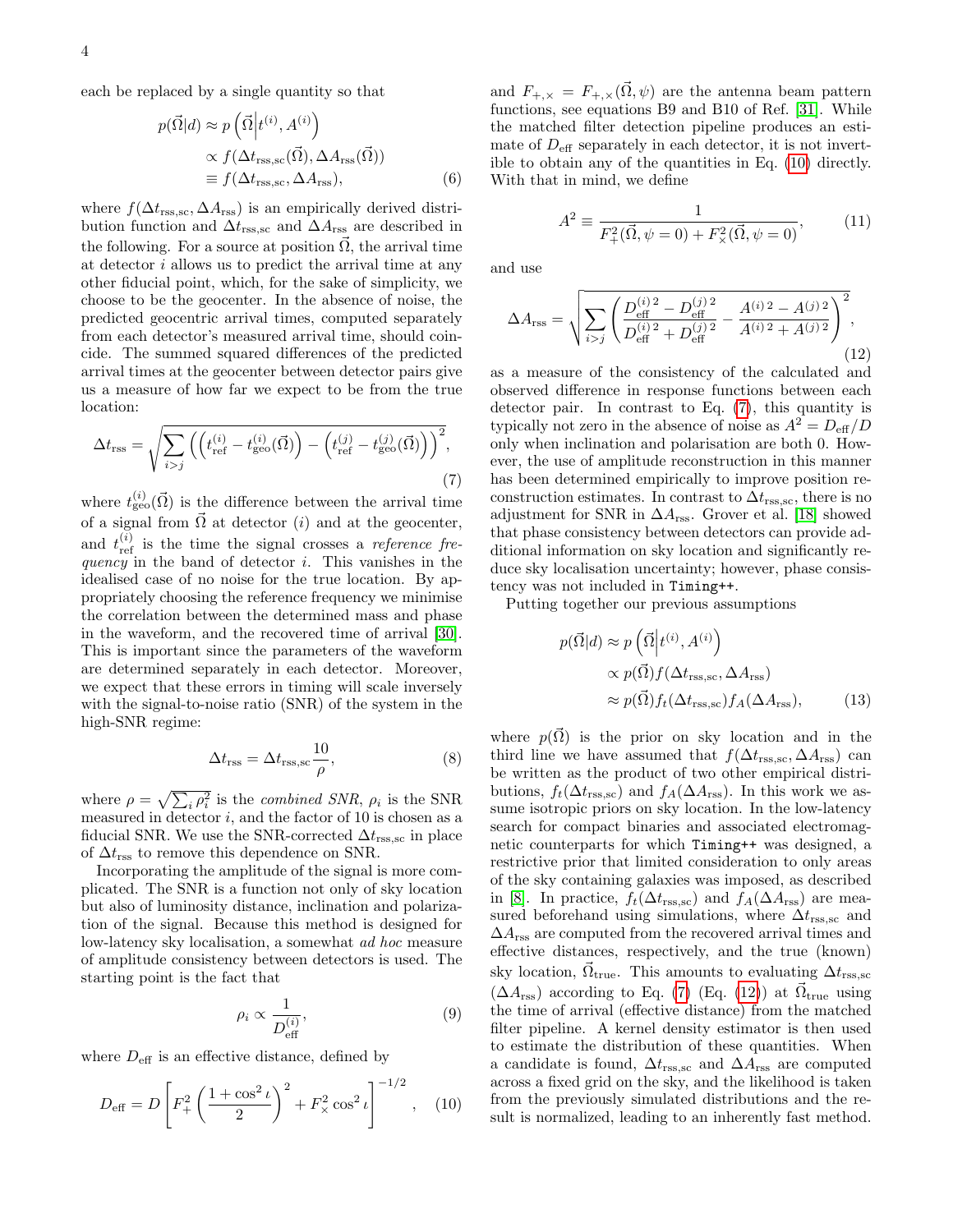### <span id="page-4-0"></span>III. TESTING

The goal of this study is to compare the relative performances in terms of sky localisation of Timing++ and LALInference and in doing so to develop a set of criteria and general tools that can be applied to many parameter estimation problems in which different techniques are considered. The tests should ensure that each algorithm separately is self-consistent, and then provide fair methods of making comparisons.

For the specific problem considered in this paper, Timing++ and LALInference both evaluate the posterior probability density function  $p(\vec{\Omega}|d)$ , see Eqs. [\(4\)](#page-2-1) and [\(13\)](#page-3-3). For a given model assumption and data realisation, there is an exact PDF of which the algorithms produce an approximation. There are many effects that can distort the recovered PDF from the true one. They can be grouped in two broad categories.

Irrespective of the algorithm that is used, the assumptions on the elements that enter the PDF calculation may differ from the actual problem, and therefore produce a bias in the results. For the problem at hand, they can be summarised as follows: (i) the model waveform family does not describe the actual signal contained in the data; (ii) the noise model is incorrect, and (iii) the choice of priors does not match the actual ones that describe the problem, and in the specific case considered here, the priors from which the source parameters have been drawn. Each of these enter the calculation of the PDF, see Eq. [\(3\)](#page-2-0). In the test described here, the signal model (the waveform family) is exactly known, and the same waveform family is used for the signal generation and the likelihood calculation. The statistical properties of the noise – Gaussian and stationary drawn from a known distribution – are also known. It is however important to emphasise that in the case of LALInference the noise power spectral density (PSD) is estimated from the data surrounding the signal, and as a consequence it does not exactly describe the distribution from which noise is drawn. For the Timing++ analysis, on the other hand, the noise PSD is taken to be exactly the one used to generate the noise realisations.

A different set of effects that can affect the recovered PDF are more fundamentally intrinsic to the algorithms: (i) the assumptions that go into the likelihood calculation are not perfect, (ii) there are algorithmic issues that produce errors, and (iii) PDFs cannot be reconstructed perfectly from a finite number of samples (post-processing). The likelihood calculation makes assumptions about the form of the noise and so is linked to the previously mentioned noise issue. For Timing++, the likelihood is calculated using a mix of approximations and simulated runs. This is a point of possible bias entering the results of the Timing++ runs; measuring its extent is part of our investigation.

As well as the obvious statement that the algorithm must be working correctly, it was found with LALInference that the way that the results are processed to create a continuous PDF from discrete samples from the posterior can also introduce noticeable distortions. This is linked to the finite sampling issues mentioned previously and fixed with 2-stage kD-trees [\[29\]](#page-10-10).

While in theory the sources of bias due to the test itself are straightforward to control, any erroneous results may either be due to code issues or a failure to properly treat the setup issues; both of which may give very similar distortions in the final PDF. This leads to a cycle of code checking and test setup checking while codes are being developed. This is particularly true of the LALInference type algorithms that, with the correct setup, should precisely recover the PDF, creating a stringent checking mechanism for the codes' self-consistency.

#### A. Test population

To set up a rigorous comparison test-bed we have considered 360 mock inspiralling compact binary signals from a population of binary sources and "injected" the waveforms into Gaussian and stationary noise representing observations with the 3-detector network consisting of the two LIGO detectors at Hanford, WA and Livingston, LA and the Virgo detector near Pisa, Italy. The power spectrum of the noise was chosen to mimic the LIGO sensitivity achieved during the last science run [\[4\]](#page-9-3), and was the same for all the instruments of the network, including Virgo. A subset of this population has been recently used for other parameter estimation studies, see Refs. [\[18,](#page-10-0) [32\]](#page-10-13). The noise data were generated with the infrastructure used for the NINJA-2 project [\[33\]](#page-10-14). The low-frequency cut-off was set to 40 Hz.

The source distribution was chosen to test these two sky localisation approaches over a large range of signalto-noise ratios and physical parameters that describe stellar mass binary systems, rather than being astrophysically motivated. The mass distribution was uniform in component masses with  $1 M_{\odot} \leq m_{1,2} \leq 15 M_{\odot}$  and a cut off on the total mass  $m_1 + m_2 \leq 20 M_{\odot}$ . The sky position and orientation of the systems with respect to the interferometers were distributed uniformly. For distances between 10 and 40 Mpc the logarithm of the distance was uniformly distributed in order to give a broad range of network SNRs above the detection threshold.

The waveforms used to generate, and then analyse, the signal are restricted post-Newtonian approximations of the inspiral phase, with spins of the binary components set to zero. The time-domain TaylorT3 and TaylorT4 approximants of the LSC Algorithm Library (LAL) [\[27\]](#page-10-7) at second post-Newtonian order in phase, in which the differential equations that describe the evolution of a characteristic orbital velocity and phase of the system are Taylor expanded in terms of the characteristic velocity of the two inspiralling objects [\[34\]](#page-10-15), were used for Timing++ and LALInference, respectively. The precise forms of the two families of waveforms have phase differences from post<sup>2</sup>.<sup>5</sup> -Newtonian order and above, which has no effect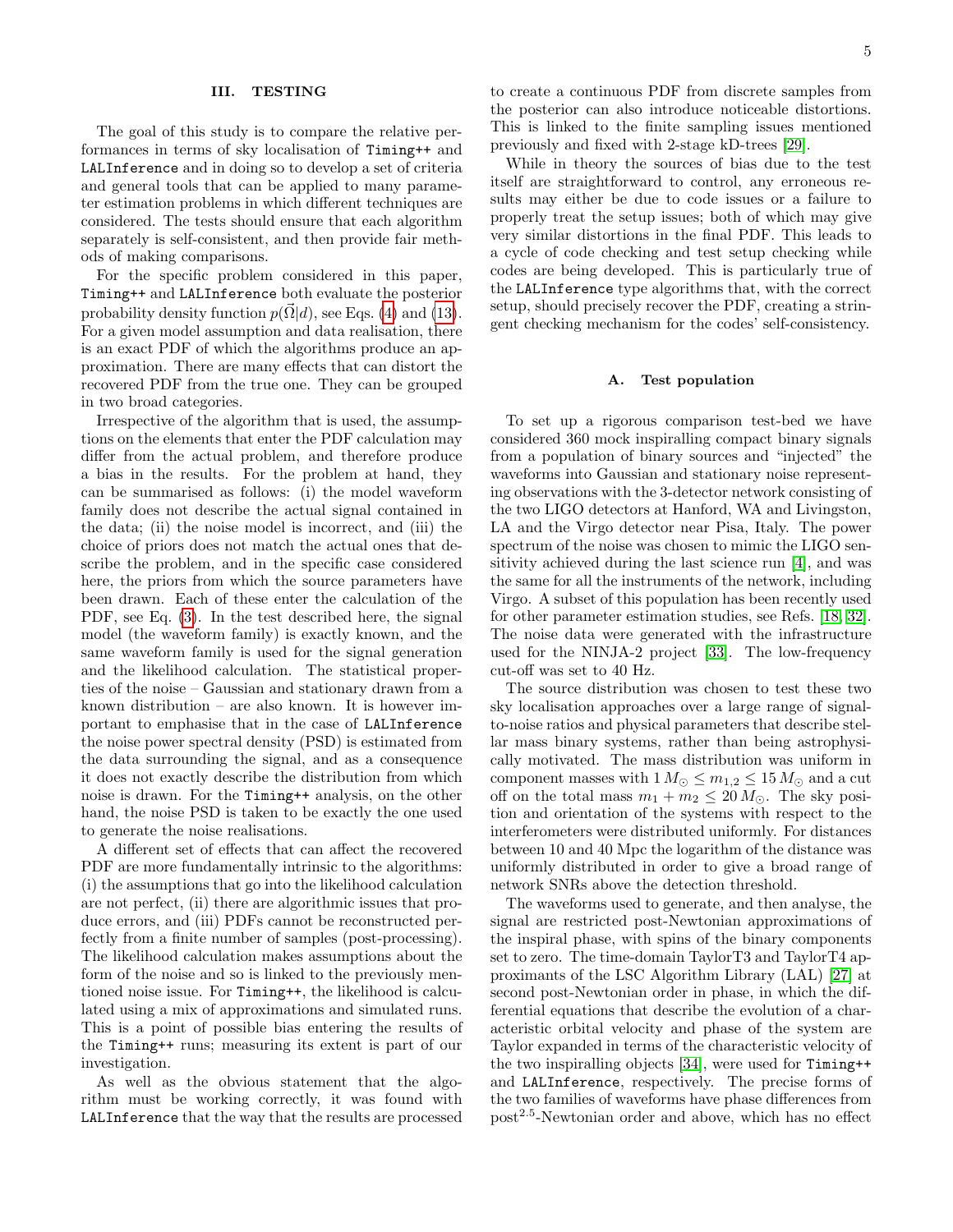

<span id="page-5-0"></span>FIG. 1: An output PDF of the sky position from the two codes. The contour lines label the 50% and 90% credible regions for Timing++ while the light and dark shaded regions show the 50% and 90% credible regions respectively for LALInference. The star indicates the source location.

for the purpose of these comparisons; the crucial factor for these tests was that each code used the same waveform family for injection and subsequent recovery of the signal. It was necessary to use different waveforms in each code due to compatibility issues of the implementations.

The synthetic data containing GW signals added to noise were processed using the standard matched-filter search pipeline ihope [\[26\]](#page-10-6) used in the LIGO/Virgo analyses in this parameter range, see, e.g., Ref. [\[35\]](#page-10-16) and references therein. LALInference was run on all the 360 injections, with a flat prior on the time of arrival over a range of  $\pm 100$  ms around the time of the injection. Timing++ uses an additional criterion that the SNR must be greater than 5.5 in each of three detectors; 243 candidates passed this cut. Figure [1](#page-5-0) gives an example output PDF from one of the runs. For the self-consistency tests described in Section [III B](#page-5-1) we used all the results available for each algorithm. For the comparisons between the codes in Section [III C,](#page-6-0) we only used those data sets for which results from both methods are available.

#### <span id="page-5-1"></span>B. Self-consistency checks

We describe the PDF via credible levels (CL): the integrated probability, in our case  $p(\vec{\Omega} | d)$ , over a given region of the parameter space. In particular we consider the smallest region, or minimum credible region  $(CR_{min})$ , for a given CL; in our case, this corresponds to the smallest region in the sky that contains the given probability that the source is in that location. More formally, for a given CL, any credible region (CR) must satisfy

$$
CL = \int_{CR} p(\vec{\Omega}|d)d\vec{\Omega}.
$$
 (14)



<span id="page-5-2"></span>FIG. 2: For each credible level (CL) we plot the number of injections that fall within the associated minimum credible region CRmin for all the signals analysed with LALInference, bottom (red) curve, and Timing++, top (green) curve. The error bars correspond to the binomial error, see text for more details. A self-consistent algorithm gives results that lie along the diagonal line of this plot. Results that fall above the expected line, as is the case for Timing++, highlight an algorithm that is overcautious in its estimation of  $CR_{min}$ .

We can then find the smallest region such that this still holds, which we call  $CR_{\text{min}}$ . By considering the full range of probabilities we can map out the PDF with a set of contours that bound each  $CR_{min}$ .

While the analysis of a single GW signal will not tell us very much about the correctness of the analysis, considering how CL and  $CR_{\min}$  are related over a large number of GW signals gives us statistical information: Does a given credible level really correspond to the probability of finding the source in that location? For each run and a given CL we can check if the injection's parameter coordinates fall within the associated  $CR_{\text{min}}$ ; if there are no sources of bias in the analysis, this should happen with probability CL in order for the credible regions to be meaningful. We can plot a cumulative figure, over all injected signals and the full range of CLs, of the proportion of injections found within a given  $CL$ 's  $CR_{min}$ . We expect this to be diagonal, up to statistical fluctuations arising from a finite number of injections. Deviations from the diagonal indicate that the parameter-estimation algorithm does not correctly evaluate the PDF, or other sources of bias are present, e.g., the priors used in the analysis do not match the distribution of the injected source population.

The results of this test from all the signals detected out of the 360 injections in each of LALInference and Timing++ is shown in Figure [2.](#page-5-2) The error bars are calculated from the expected variance in the number of injections that fall within a given CR. For a CL of  $p$ , and  $n$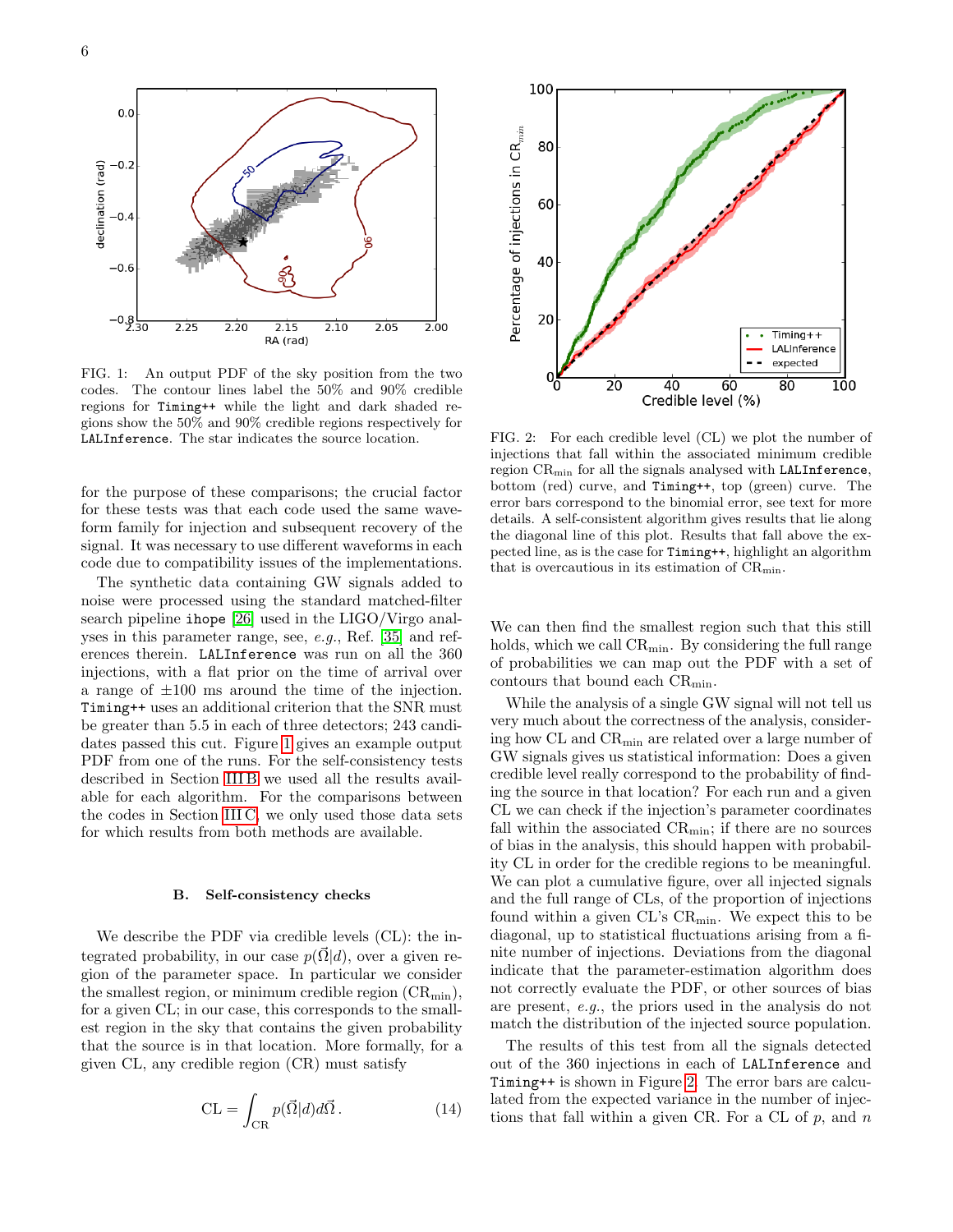runs, the variance on the number of sources found within  $CR_{\text{min}}$  is  $np(1-p)$  if the fraction of injections that fall within a given  $CR_{min}$  is really described by the binomial distribution, as expected. The error bars on the fraction of injections found within a given  $CR_{\text{min}}$  are given by the standard deviation normalised by the number of runs,  $\sqrt{p(1-p)/n}$ .

We can see here that LALInference produces results that indeed follow the expected relation; we can therefore conclude that the algorithm is self-consistent. During the LALInference development, parallel to this investigation, this test has been used as one of the primary tools to check the algorithm. As well as checking sky location, this test was done in each of the model parameters separately, though rather than using the minimal CL it is easier and sufficient to use a connected credible region whose lower bound is the lowest value of the parameter being investigated.

On the other hand, the results obtained with Timing++ show a significant deviation from the expected behaviour: the calculated CRs for Timing++ do not represent the 'true' CL. As the results are above the expected behaviour, the sky regions are too large. This shows that Timing++ is not 'self-consistent'. This is not necessarily unexpected, because Timing++ is purposefully an approximation in favour of speed; it is useful to note that Timing++ is over-conservative.

From these results it also follows that we need to be cautious when designing comparisons between Timing++ and LALInference applied to the same GW signal. We consider these comparisons in the next section.

### <span id="page-6-0"></span>C. Comparisons

We can now turn to comparisons between Timing++ and LALInference, and we consider two different figures of merit for this.

For a self-consistent code, the CR<sub>min</sub> of a chosen CL is a natural metric of the ability of the algorithm to localise the source. This is equivalent to stating the expected smallest region of the sky that needs to be scanned by a follow-up observation to have a given probability that the actual source location is covered. Here we will consider the  $50\%$  minimum credible region, and therefore set  $CL =$ 0.5. While this is natural for the fully coherent Bayesian codes, the same is not true of Timing++. We saw in the previous section that Timing++ is not self-consistent: it does not provide the 'correct' CRs at a given CL, but actually overstates it.

It is however still interesting and possible to know the size of the  $CR_{\text{min}}$  that relates to the 'true' CL. From the self-consistency test we have a relation between the output CRs and the 'true' CLs from Timing++. This means we can compare the output areas of the minimal credible regions of the 'true' 50% CL by using the quoted 23%  $CR_{\text{min}}$  from Timing++ and the 50% from LALInference. In other words, we are correcting for the lack of self-



<span id="page-6-1"></span>FIG. 3: The fraction of detected signals whose associated true (corrected)  $50\%$  CR<sub>min</sub> covers less than a given area on the sky. We can see that LALInference gives much tighter constraints than Timing++ on the location of a source.

consistency of Timing++ and can produce a fair comparison of the two methods.

Figure [3](#page-6-1) shows the fraction of signals whose 50% CRmins were smaller than a given area. We can see that even after the corrections to the CLs are implemented,  $T$ iming++ gives significantly larger  $CR<sub>min</sub>$ s. This happens because the PDFs returned from Timing++ are not quite the same shape as the 'correct' PDFs that LALInference is returning; the differences are not simply a rescaling of the width of the peak.

While this test was quite natural from the Bayesian framework point of view, another piece of information that would be passed to followup telescopes would be a list of the most likely "pixels" on the sky. One can easily consider a follow-up strategy in which these tiles are observed in order with telescopes until a possible counterpart of the GW-detected source is imaged (or one runs out of pointings). This searched area is equivalent to the size of the CRmin whose boundary passes through the source's true location on the sky. Furthermore, by considering this area for both approaches we bypass the need to correct for the true relation between probability and CL. Figure [4](#page-7-1) shows the fraction of sources that would be imaged after only the given area is searched over, for each source, using the  $CR_{\text{min}}s$  as discussed above. We can see that there is a significant difference between the two sky localisation approaches; for example, 76% of sources would be found after searching  $20 \text{ deg}^2$  if we followed the output of LALInference, where as we would only have found 38% of the injections by following Timing++.

To gain a better feel for the difference in the calculated areas for the two methods we compared the areas injection-by-injection. We plot the areas of the true (corrected) 50% CR found by each code where the injections are sorted by SNR (Figure [5\)](#page-7-2). For the LALInference results we can see the expected scaling of the area  $\alpha$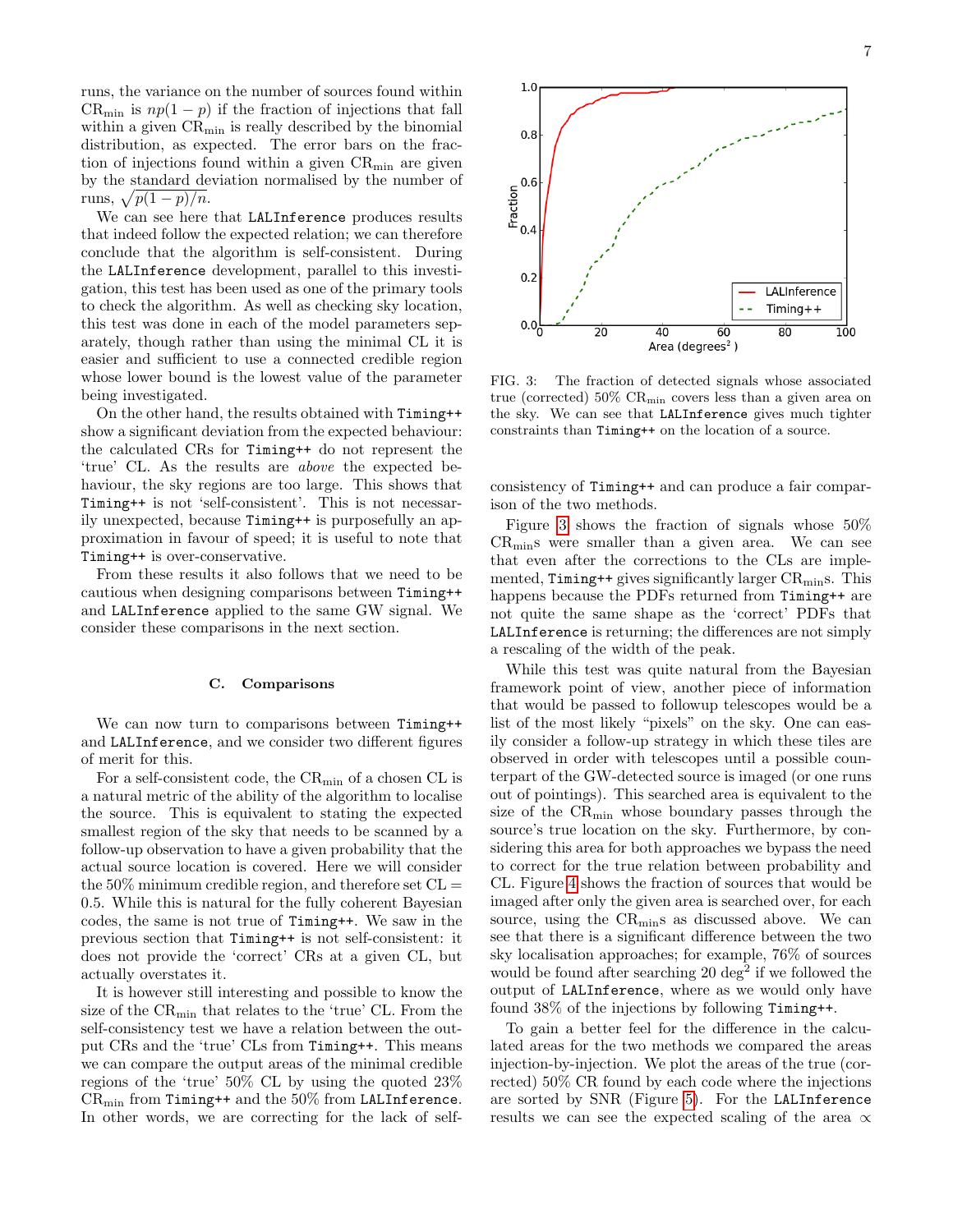

<span id="page-7-1"></span>FIG. 4: The fraction of sources where the injection would have been imaged after searching less than the given area in a telescope greedy algorithm.



<span id="page-7-2"></span>FIG. 5: The sky area of the 50% true (corrected) minimum credible region for each of the sources as a function of the optimal network SNR of the signal. While there is some scatter, the areas from LALInference (solid (red) dots) scale as  $\propto 1/\text{SNR}^2$ , as one would expect, while the areas from Timing++ (open (green) circles) are closer to  $\propto 1/\text{SNR}$ .

 $1/\text{SNR}^2$ . We also plot the ratio of the 50% CR<sub>min</sub> areas determined by the two codes in Figure [6.](#page-7-3) We can see that there is significant spread around the typical factor of 20 difference between the calculated  $CR_{\text{min}}$  areas.

These results should not be taken as a statement on the expected sky localisation accuracy as the underlying injection distribution is not astrophysical. The set of injections was chosen to test and compare the codes over a wide region of parameter space and should be treated



<span id="page-7-3"></span>FIG. 6: The ratio of recovered areas of the 50% true (corrected) CRs using LALInference as the baseline. While there is some scatter, LALInference is consistently producing smaller areas than Timing<sup>++</sup> by a factor which is roughly 10 for low SNRs and approximately scales with SNR.

as such.

### <span id="page-7-0"></span>D. Run time

Timing++ has been set up with speed in mind and so the run time to extract the sky location after data is received is on the order of minutes [\[8\]](#page-9-7). Prior to the analysis, the distributions  $p(\Delta t_{\rm rss,sc}|\vec{\Omega})$  and  $p(\Delta A_{\rm rss}|\vec{\Omega})$  need to be generated, and this is done with large scale simulations. Despite being computationally expensive – the simulations require on the order of days to weeks – this step is done prior to the actual analysis and therefore has no impact on the latency of the on-line analysis.

While considering code speed, we need to specify the specific sampler used in LALInference. Here we report results for lalinference mcmc, the sampling method that was used for this study. A comparison between different samplers in LALInference will be reported elsewhere.

There are two main metrics of computational cost that we consider here: the so-called "wall time" (the time an analysis job takes from start to finish), and the total processing (CPU) time. lalinference mcmc is designed to take advantage of multiple cores and runs in parallel on different processors. The parallel chains explore likelihoods at different contrast levels ("temperatures"). We find that roughly 10 chains are optimal for improving sampling and convergence for the data sets considered in this study; therefore, CPU times are a factor of ten larger than wall times.

The important quantity to report for LALInference is the time required to output a new independent sample of the posterior PDF. The precise number of samples that we deem necessary to describe the PDF is a balance between speed and precision; as mentioned earlier, finite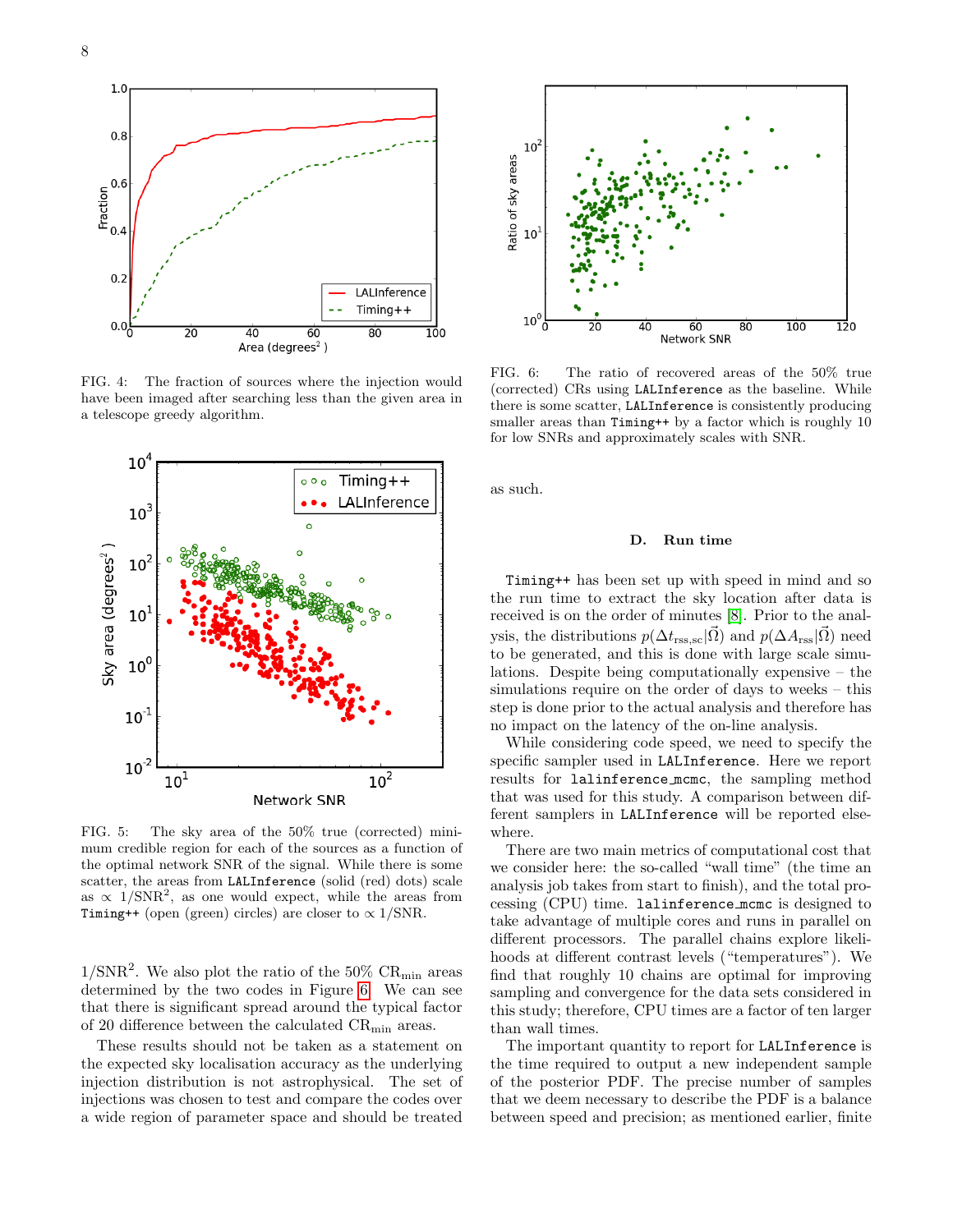

<span id="page-8-0"></span>FIG. 7: The cumulative distribution of wall times for lalinference mcmc to output a new independent sample across the runs performed to generate the results reported in this paper. With 10 cores used for each run, CPU times were a factor of 10 larger.

sample-size issues are a concern for post-processing, and we have found that we require at least 1000 independent samples.

In Fig. [7](#page-8-0) we show the fraction of the analysis runs that output a single independent sample within a given wall time. This quantity was derived by dividing the total wall time of each injection run by the number of independent samples generated in that run. From this graph we can see that 90% of the runs had output 1000 independent samples in  $\sim$  14 hours of wall time. The runs were done on nodes composed of Intel Nehalem E5520 processors (2.26 GHz) with Infiniband DDR interconnects.

### IV. DISCUSSION

In this paper we have considered two sky localisation algorithms, LALInference and Timing++, used during the final science run of the LIGO and Virgo instruments in initial configuration. Our goal was to assess the relative benefits and costs of the two approaches, and to develop a strategy as well as practical tools to evaluate the consistency of the results and inform the future direction of development. We are now applying these tools to a number of parameter-estimation research projects.

For the study presented in this paper we have considered a synthetic data set representing a three-detector network. GW signals generated during the inspiral phase of the coalescence of binary systems with total mass smaller than  $20 M_{\odot}$  and non-spinning components were added to Gaussian and stationary noise representative of the sensitivity of initial LIGO. We have chosen the range of source parameters in order to best explore the performance of the algorithms. This is important for testing purposes, but one cannot draw conclusions about the actual performance of the GW instruments in future observations from these simulations. To address that question, one would need to consider an astrophysically motivated population of sources, e.g., binaries distributed uniformly in volume, and then consider sky localisation only for those signals that pass a detection threshold of the search pipeline.

As discussed in Section [III,](#page-4-0) posteriors can be systematically biased because of incorrect models, inaccurate priors, insufficient sampling, or improper post-processing to estimate credible regions.

Incorrect models are always a concern in parameter estimation. Our likelihood model,  $p(d|\vec{\theta}, H)$ , could be incorrect because of inaccuracies in the waveform models, noise models, or calibration errors. Waveforms may not include certain features, (e.g., in this study, we did not allow for spinning binary components) or are affected by limitations in the accuracy of waveform models; efforts are under way to develop more accurate and complete models [\[36,](#page-10-17) [37\]](#page-10-18) and to account for waveform uncertainty directly in parameter estimation. Real detector noise is neither stationary nor Gaussian; promising strides have been made in accounting for noise non-stationarity [\[38\]](#page-10-19), shifts in spectral lines, and even glitches in the noise. The impact of calibration errors on parameter estimation was analyzed in the context of initial detectors [\[39\]](#page-10-20); this analysis will need to be repeated for advanced networks. In this study, our models were correct by construction, as we used stationary, Gaussian noise, assumed perfect calibrations, and employed the same waveform families for injections and templates.

In this paper, we explicitly made sure that the priors assumed by LALInference were identical to the injection distribution to guarantee that inaccurate priors did not introduce a bias in the results, and our code development efforts and thorough testing ensured that insufficient sampling was not a concern.

We did find early in our studies that our initial approach to post-processing could lead to systematically understated posterior credible regions. We addressed this by developing a more sophisticated post-processing procedure (see below and [\[29\]](#page-10-10)).

There is an important difference between selfconsistency and optimality of the results. Selfconsistency is a requirement of any code that claims to provide reliable credible regions: the credible regions corresponding to a given confidence level must include the true source parameters for a fraction of signals equal to that confidence level. Optimality refers to an algorithm's ability to return the smallest credible region among all self-consistent credible regions. A self-consistent algorithm need not be optimal. When it comes to our ability to optimise, we must consider both the main algorithm, and the post-processing of the results.

As has been shown here, the proportion of available information that is utilised in the analysis can significantly affect the accuracy of parameter estimation. LALInference uses the data taken from all detectors co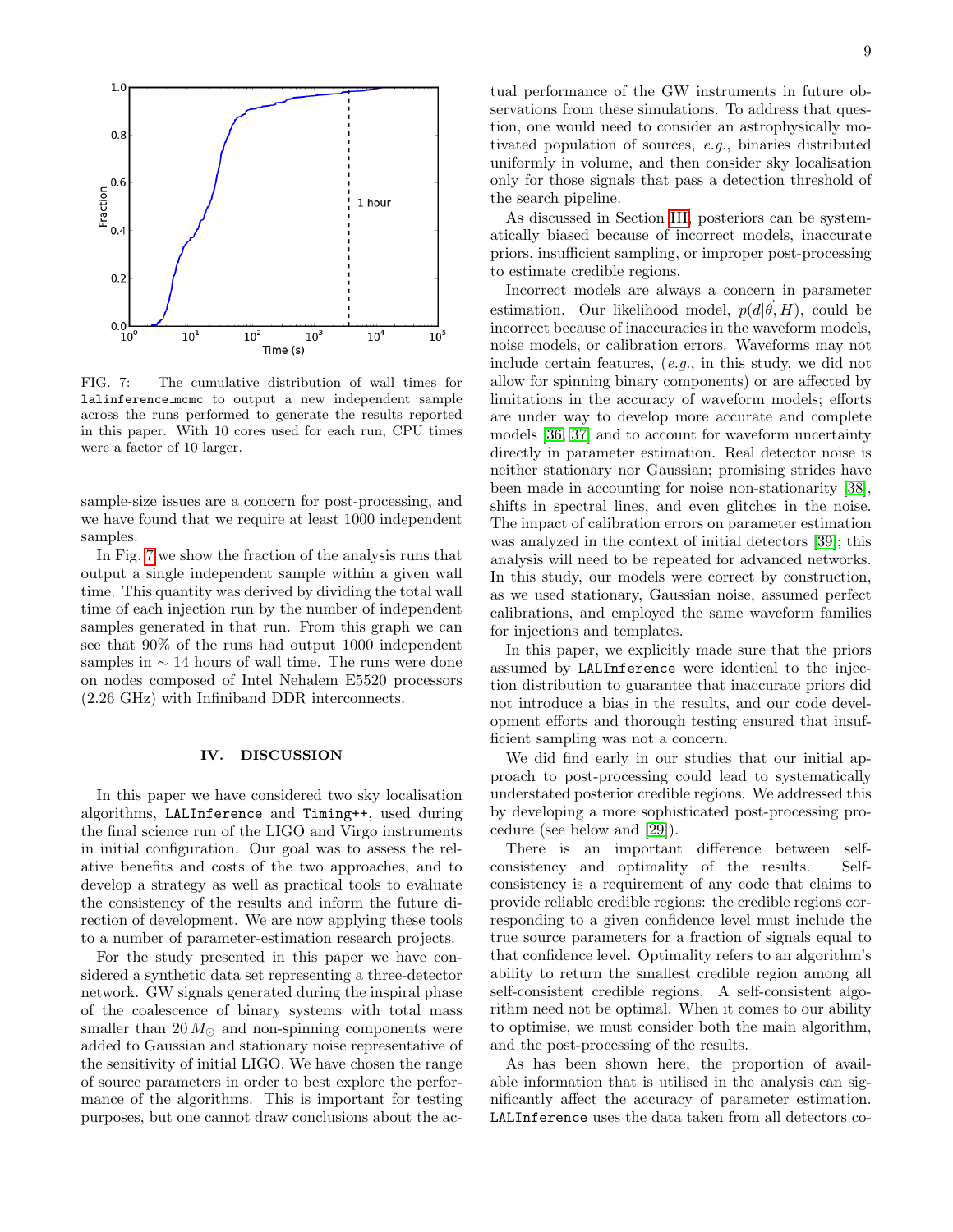herently and thereby recovers small credible regions while staying self-consistent. Timing++ on the other hand purposefully makes simplifications, using intermediate data products from the incoherent analysis of individual detector data, and hence the recovered credible regions, even after a correction for self-consistency, are much larger. The trade-off lies in the runtime of the analyses: Timing++ returns a sky location within minutes from the completion of the search, whereas LALInference takes approximately half a day (wall time) for the specific waveform family and network considered here.

Optimality is also important for the post-processing of the algorithms' output to generate marginalised PDFs and credible regions. A binning scheme is traditionally applied, in which the parameter space is split into a uniform grid and the average density of samples in each region found. Using a greedy approach based on this scheme to calculate optimal credible regions  $(CR_{min})$ , self-consistency is broken [\[29\]](#page-10-10). For LALInference we have therefore implemented a more sophisticated way of setting up the initial bins known as a kD-tree so that the resolution of bins follows the density of the samples. A two-stage approach to ordering bins and estimating their contribution to the posterior is required to satisfy self-consistency while managing to get close to optimality. This method will be described in full elsewhere [\[29\]](#page-10-10). While we have successfully applied this to 2 dimensional posteriors in this study, we cannot currently extend this scheme to higher dimensions: the number of LALInference output samples required for accurate kD-tree PDF interpolation grows exponentially with the number of dimensions and so the runs become impractically long.

While we have outlined the procedure for testing that an algorithm and its implementation report selfconsistent results, it is difficult to check for optimality. One approach is to set up runs where the posterior PDFs are known, which was indeed done as part of the LALInference testing and validation [\[19\]](#page-10-1). By design these will be simple analytic functions and there is no general prescription that will test for all circumstances.

The work that we have reported here, and the tools that we have developed and described have already been important in the further development of LALInference. A new low-latency sky local localisation has also been developed [\[40\]](#page-10-21). It is important for future work that while we strive to improve on our methods in both speed and accuracy, we continue to validate these methods against the tests described here in order to have a reliable analysis when the next generation of detectors begins collecting data.

### Acknowledgements

JV was supported by the research programme of the Foundation for Fundamental Research on Matter (FOM), which is partially supported by the Netherlands Organisation for Scientific Research (NWO). NC was supported by the NSF grant PHY-1204371. PG was supported by a NASA Postdoctoral Fellowship from the Oak Ridge Associated Universities. BF, WF, and VK were supported by NSF grant PHY-1307020, and BF was also supported by NSF grant DGE-0824162. VR was supported by a prize postdoctoral fellowship from the California Institute of Technology division of Physics, Mathematics & Astronomy and LIGO Laboratory. ROS was supported by NSF awards PHY-0970074 and the UWM Research Growth Initiative.

- <span id="page-9-0"></span>[1] B. Abbott et al. (LIGO Scientific Collaboration), Rept. Prog. Phys. 72, 076901 (2009), 0711.3041.
- <span id="page-9-1"></span>Journal of Instrumentation **7**, P03012 (2012).
- <span id="page-9-2"></span>[3] H. Grote and the LIGO Scientific Collaboration, Classical and Quantum Gravity 25, 114043 (2008).
- <span id="page-9-3"></span>[4] The LIGO Scientific Collaboration and The Virgo Collaboration, ArXiv e-prints (2012), 1203.2674.
- <span id="page-9-4"></span>[5] G. M. Harry and the LIGO Scientific Collaboration, Classical and Quantum Gravity 27, 084006 (2010).
- <span id="page-9-5"></span>[6] Virgo Collaboration, Virgo Technical Report VIR-0027A-09 (2009), https://tds.egogw.it/itf/tds/file.php?callFile=VIR-0027A-09.pdf.
- <span id="page-9-6"></span>[7] the LIGO Scientific Collaboration, the Virgo Collaboration, J. Abadie, and et al., Classical and Quantum Gravity 27, 173001 (2010).
- <span id="page-9-7"></span>[8] J. Abadie, B. P. Abbott, R. Abbott, T. D. Abbott, M. Abernathy, T. Accadia, F. Acernese, C. Adams, R. Adhikari, C. Affeldt, et al., A. & A. 541, A155 (2012), 1112.6005.
- <span id="page-9-8"></span>[9] the LIGO Scientific Collaboration, the Virgo Collaboration, J. Aasi, J. Abadie, B. P. Abbott, R. Abbott, T. D.

Abbott, M. Abernathy, T. Accadia, F. Acernese, et al., ArXiv e-prints (2013), 1304.1775.

- <span id="page-9-9"></span>[10] B. D. Metzger and E. Berger, The Astrophysical Journal 746, 48 (2012).
- [11] S. Nissanke, J. Sievers, N. Dalal, and D. Holz, The Astrophysical Journal 739, 99 (2011).
- <span id="page-9-10"></span>[12] L. Z. Kelley, E. Ramirez-Ruiz, M. Zemp, J. Diemand, and I. Mandel, ApJ 725, L91 (2010).
- <span id="page-9-11"></span>[13] F. Cavalier, M. Barsuglia, M.-A. Bizouard, V. Brisson, A.-C. Clapson, M. Davier, P. Hello, S. Kreckelbergh, N. Leroy, and M. Varvella, Phys. Rev. D 74, 082004 (2006).
- [14] J. Veitch, I. Mandel, B. Aylott, B. Farr, V. Raymond, C. Rodriguez, M. van der Sluys, V. Kalogera, and A. Vecchio, Phys. Rev. D 85, 104045 (2012), 1201.1195.
- [15] S. Nissanke, M. Kasliwal, and A. Georgieva, ApJ 767, 124 (2013), 1210.6362.
- [16] M. M. Kasliwal and S. Nissanke, ArXiv e-prints (2013), 1309.1554.
- [17] S. Fairhurst, Classical and Quantum Gravity 28, 105021 (2011).